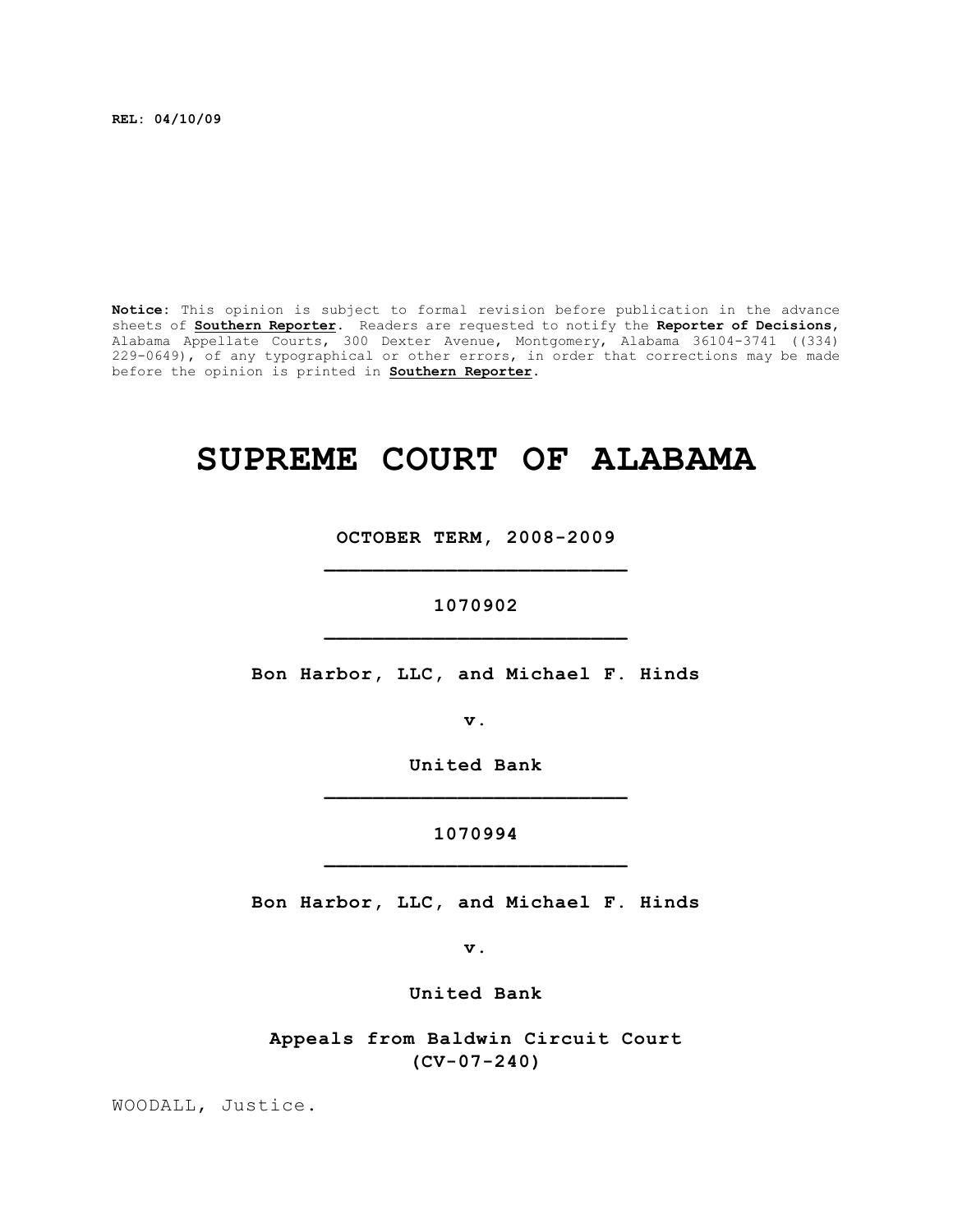Bon Harbor, LLC, and Michael F. Hinds appeal from two orders entered against them in an action commenced by United Bank ("the Bank"). We dismiss their appeals.

The underlying dispute arose following a series of transactions by which Bon Harbor received money from the Bank that Bon Harbor used to purchase certain real estate in Baldwin County. During these transactions, Hinds, one of Bon Harbor's general managers, executed several continuingguaranty agreements by which he assumed certain responsibilities for Bon Harbor's indebtedness to the Bank. The details of these transactions and documents are not relevant to our decision.

On April 5, 2007, the Bank sued Bon Harbor and Hinds, as well as three other alleged guarantors of Bon Harbor's indebtedness to the Bank. The complaint alleged that Bon Harbor and Hinds had breached a promissory note and a guaranty, respectively. After Bon Harbor and Hinds answered the complaint, the Bank amended the complaint to assert claims seeking relief under multiple theories and to request, among other things, a declaration that the note and guaranty were valid and enforceable.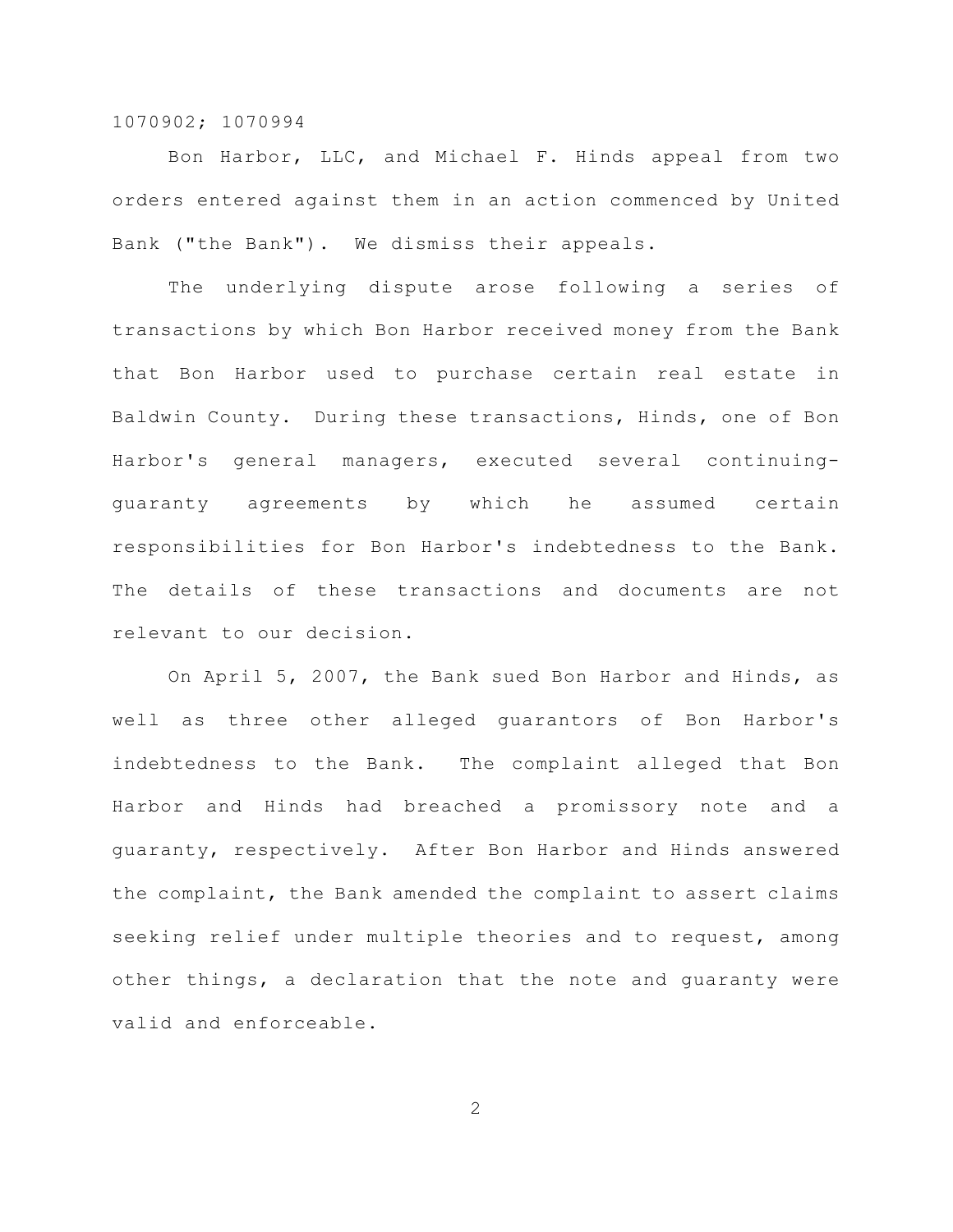On July 13, 2007, Bon Harbor and Hinds answered the amended complaint and filed a counterclaim against the Bank and three of its employees -- Frank Meigs, Jamie Lipham, and Russell Banks. The counterclaim alleged that the Bank and its employees were quilty of breach of duty, fraud, and fraudulent suppression and demanded damages related to those claims. Further, the counterclaim sought a judgment declaring the Bank's rights, if any, under the various transactional documents. The Bank and its employees answered the counterclaim, denying any liability.

On January 4, 2008, the Bank filed a motion for a summary judgment. Although its employees were identified as movants, the motion never mentioned the counterclaim or the causes of action alleged in it. Instead, the motion argued only that Bon Harbor and the guarantors, including Hinds, were contractually liable to the Bank as a matter of law. Thus, the motion can only be construed as a motion for a partial summary judgment.

On March 20, 2008, the trial court granted the summaryjudgment motion, giving no explanation. On that same day, Bon Harbor and Hinds filed their first notice of appeal to this Court. The appeal was docketed as case no. 1070902.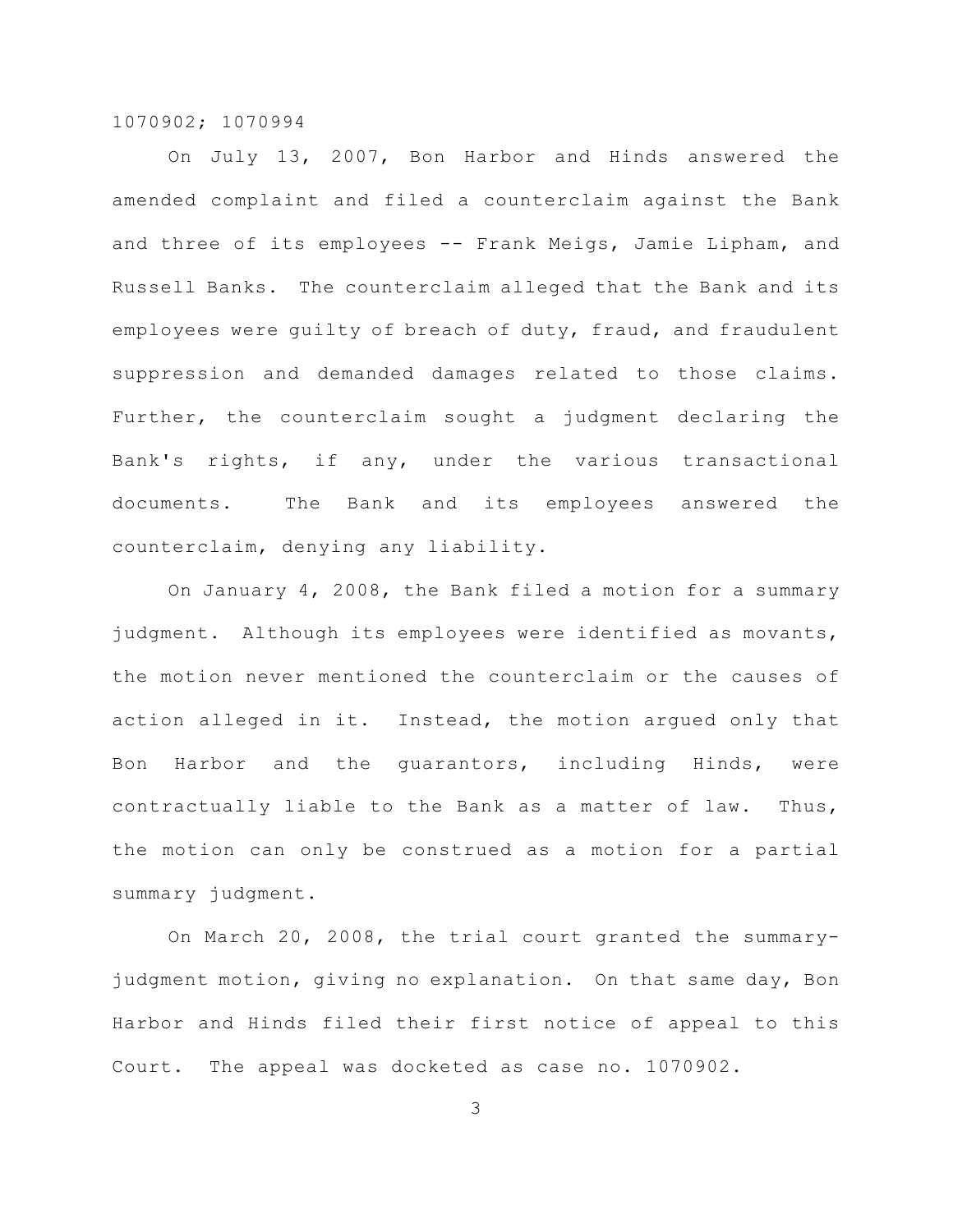On March 25, 2008, the trial court purported to enter a second order granting the Bank's motion for a summary judgment. This order was more detailed than the March 20 order and, among other things, purported to enter a summary judgment for the Bank and its employees on the counterclaim. On April 11, 2008, Bon Harbor and Hinds filed a second notice of appeal to this Court. The appeal was docketed as case no. 1070994.

The parties do not question the subject-matter jurisdiction of this Court. However, we "are not confined to the arguments of the parties in our subject-matterjurisdiction analysis because subject-matter jurisdiction cannot be waived by the failure to argue it as an issue." Riley v. Hughes, [Ms. 1080006, February 6, 2009] So. 3d \_\_\_, \_\_\_ (Ala. 2009). It is clear that this Court does not have subject-matter jurisdiction over either appeal filed by Bon Harbor and Hinds.

"The general rule is that a trial court's order is not final [for purposes of appeal] unless it disposes of all claims as to all parties." Dickerson v. Alabama State Univ., 852 So. 2d 704, 705 (Ala. 2002).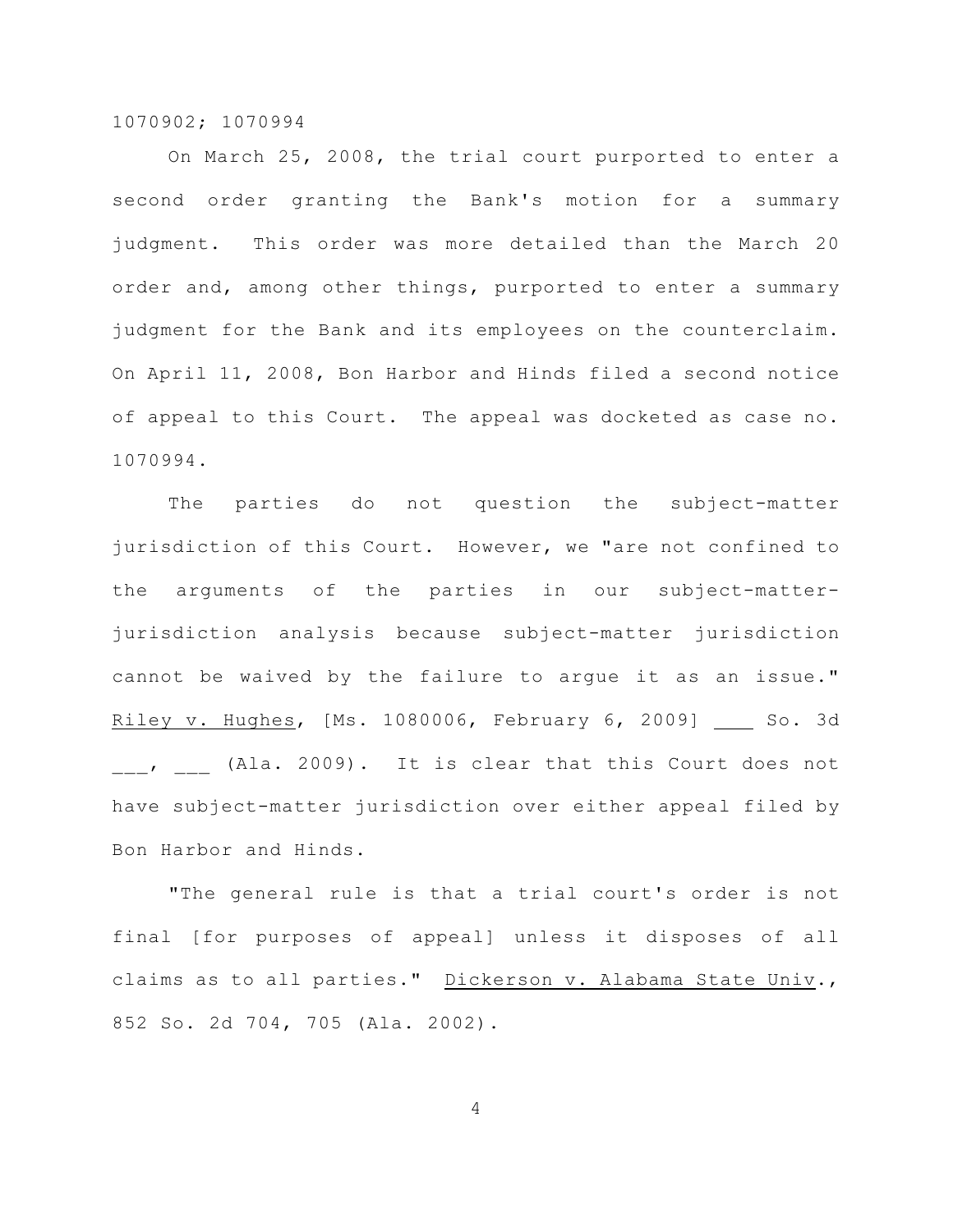"The one exception is that where the court has completely disposed of one of a number of claims, or one of multiple parties, and has made an express determination that there is no just reason for delay, the court may direct the entry of judgment on that claim or as to that party."

Committee Comments on 1973 Adoption of Rule 54(b), Ala. R. Civ. P. Consequently, standing alone, "[a] partial summary judgment is not a final, appealable judgment." Baugus v. City of Florence, 968 So. 2d 529, 533 (Ala. 2007).

As previously discussed in this opinion, the trial court's bare-bones order of March 20, 2008, granted what can only be construed as a motion for a partial summary judgment. That order left pending, at the very least, Bon Harbor and Hinds's counterclaim, which was not mentioned, much less challenged, in the Bank's summary-judgment motion. Consequently, their appeal in case no. 1070902 must be dismissed, because it is not supported by a final, appealable judgment.

While Bon Harbor and Hinds's appeal from the March 20 order was pending in this Court, the trial court purported to enter another order granting the Bank's summary-judgment motion, specifically including the counterclaim within the scope of its ruling. However, the trial court was without